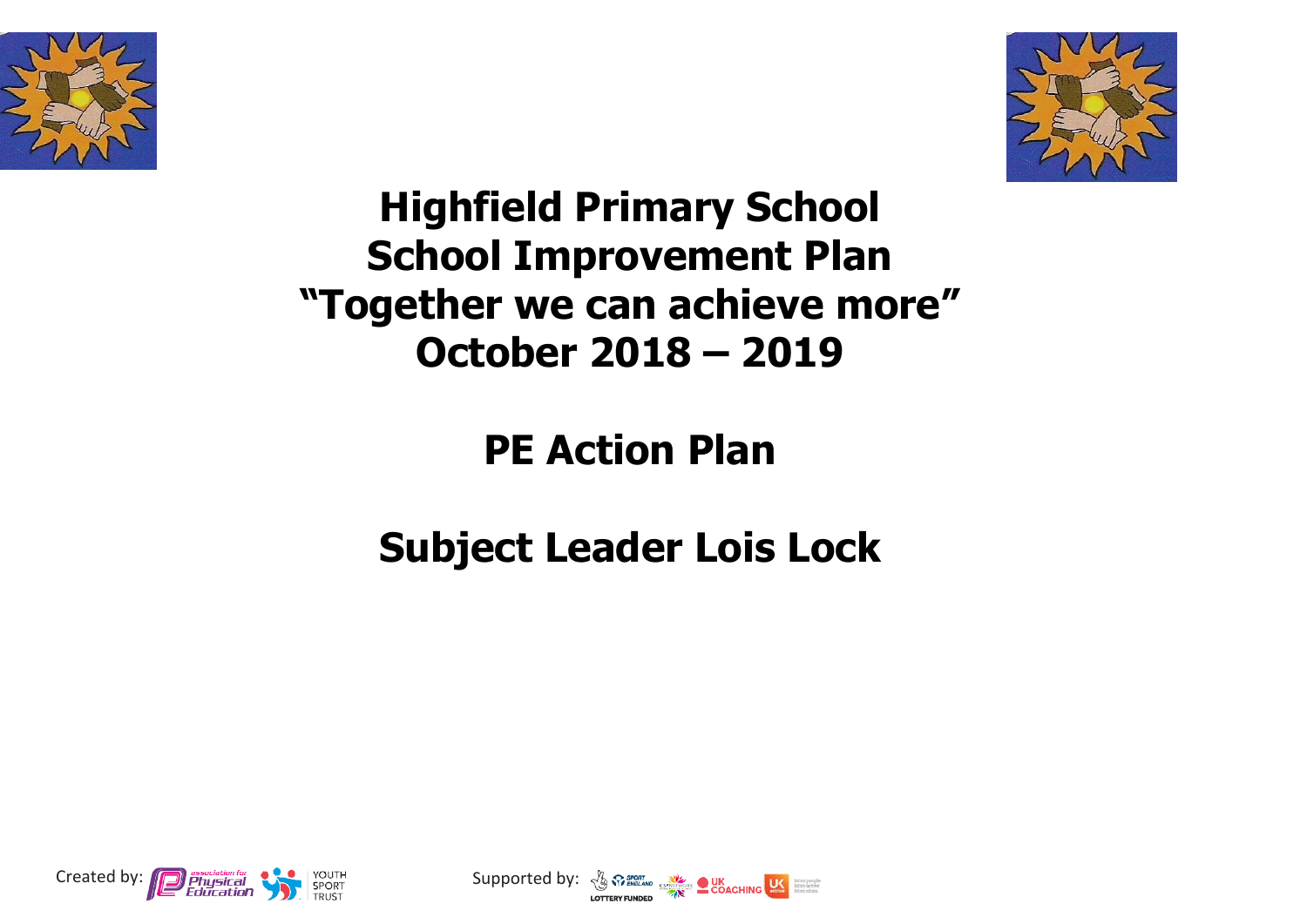## **Swimming Statistic for 2017 & 2018**

| % STATS                       |                      |    | <b>Session</b><br>2 |          |      |                    |                 |
|-------------------------------|----------------------|----|---------------------|----------|------|--------------------|-----------------|
| <b>School</b><br>8.           | Ribbons START FINISH |    |                     | $%$ Nons | $\%$ | %<br>yellow Greens | %<br><b>25M</b> |
| <b>Total</b><br><b>Pupils</b> | <b>Achieved</b>      |    |                     | End      | End  | End                | End             |
| Highfield                     | Non<br>swimmers      | 44 | 4                   | 46.5     | 80.2 |                    | 51.2 52.3       |
| Yr <sub>5</sub>               | 5m in arm<br>bands   |    | 10                  |          |      |                    |                 |
|                               | 5m                   |    | 3                   |          |      |                    |                 |
| pupils 86                     | Yellow               | 42 | 69                  |          |      |                    |                 |
| Girls = $55$                  | Green                |    | 44                  |          |      |                    |                 |
| $Boys =$<br>31                | 25M                  |    | 45                  |          |      |                    |                 |
|                               | Peach                |    | 19                  |          |      |                    |                 |
|                               | Red                  |    | 10                  |          |      |                    |                 |
|                               | Blue                 |    | 0                   |          |      |                    |                 |
|                               |                      |    |                     |          |      |                    |                 |

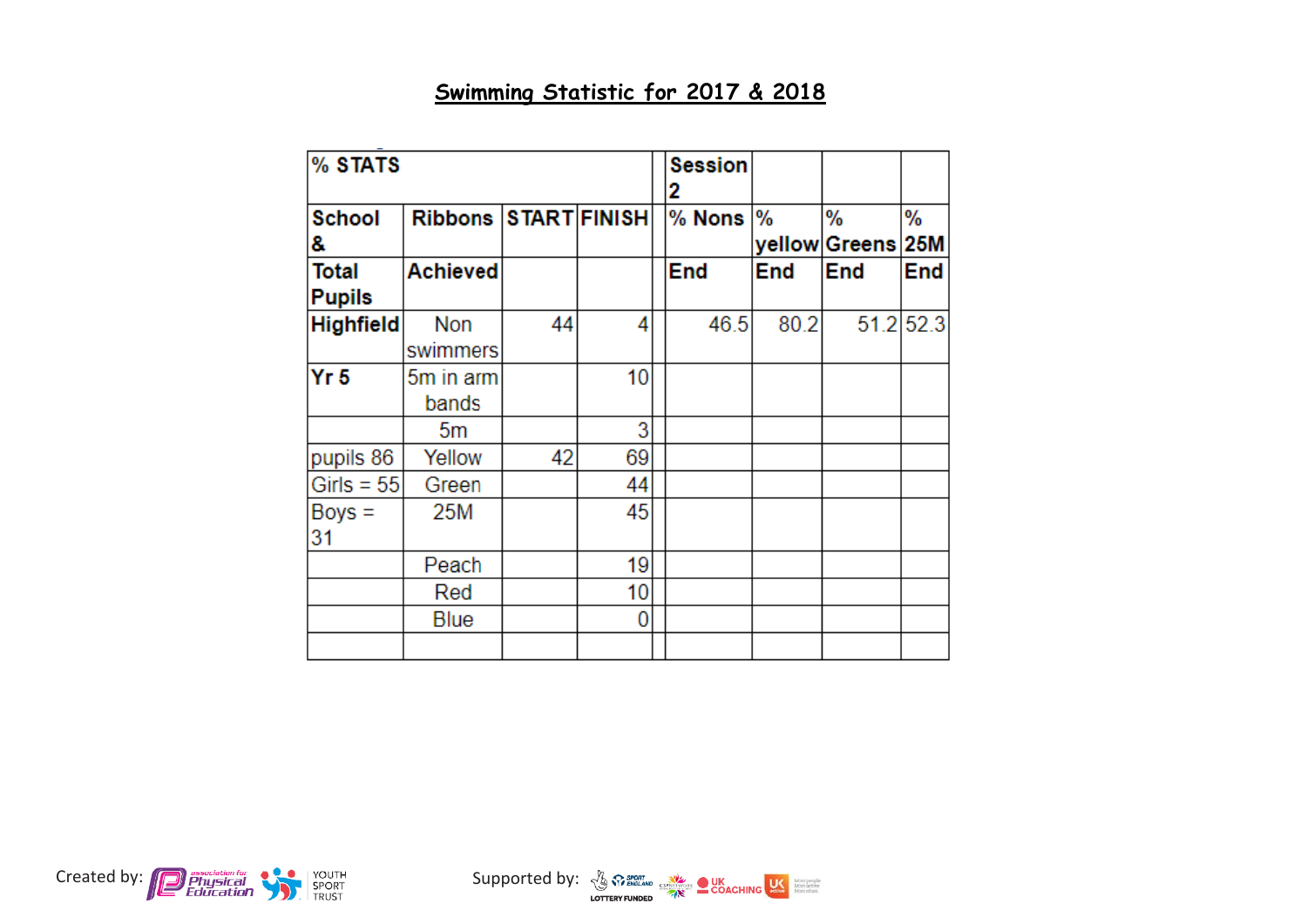| Key achievements to date:                                                                                                                                                                                                                                                                                                                                                                                                                                                                                                                                                                                                                                                                                                              | Areas for further improvement and baseline evidence of need:                                                                                                                                                                                   |
|----------------------------------------------------------------------------------------------------------------------------------------------------------------------------------------------------------------------------------------------------------------------------------------------------------------------------------------------------------------------------------------------------------------------------------------------------------------------------------------------------------------------------------------------------------------------------------------------------------------------------------------------------------------------------------------------------------------------------------------|------------------------------------------------------------------------------------------------------------------------------------------------------------------------------------------------------------------------------------------------|
| Children take part in competitive sports<br>There are several clubs in school for KS2 and KS1<br>Level 1 Bikeability has taken place for a few years in Years 3 and 4<br>Level 2 Bikeability took place for Year 5 this year<br>A high quality of teaching is delivered through teachers and sports<br>coaches<br>New kits have been given to the Netball Team and Football Team<br>School Leaders have attended Games Courses and run cricket clubs<br>FA Course was delivered to teachers who received a qualification<br>Silver Mark award achieved<br>New PE equipment ordered<br>Professional Cricket coach funded by All Stars taught lessons across all<br>year groups<br>Fit for Life week implemented across the whole school | Use of assessment, planning and evidence in PE<br>To continue improving teachers' knowledge and confidence when teaching<br>PE<br>To encourage healthy eating and start a healthy eating club<br>To continue running all clubs for KS1 and KS2 |

| Academic Year: 2018/19                                                                                                                                                                       | Total fund allocated: £20,630                                                                                                                                                              | Date Updated: 6/10/2017 |                                                                                                                           |                                                                 |
|----------------------------------------------------------------------------------------------------------------------------------------------------------------------------------------------|--------------------------------------------------------------------------------------------------------------------------------------------------------------------------------------------|-------------------------|---------------------------------------------------------------------------------------------------------------------------|-----------------------------------------------------------------|
| Key indicator 1: Broader experience of a range of sports and activities offered to all pupils.                                                                                               | Percentage of total allocation:                                                                                                                                                            |                         |                                                                                                                           |                                                                 |
| School SIP: Leaders and governors continue to focus on consistently improving outcomes for all pupils.                                                                                       |                                                                                                                                                                                            |                         |                                                                                                                           |                                                                 |
| School focus with clarity on intended<br>impact on pupils:                                                                                                                                   | Actions to achieve:                                                                                                                                                                        | Funding<br>allocated:   | Evidence and impact:                                                                                                      | Sustainability and suggested<br>next steps: Review through year |
| To encourage children to participate in<br>a range of different sporting activities<br>which will also allow them to take part<br>in daily exercise.                                         | To continue to have a range of $\pm$ 9000<br>clubs at Highfield, many of<br>which will be run by outside<br>agencies to ensure high<br>quality sessions and to build                       |                         | More children will be<br>$\sim$<br>engaged in physical activity<br>and they will find a sport<br>that they enjoy          |                                                                 |
| To ensure that the children in<br>Highfield are taking part in a range of<br>competitive sports (netball, football,<br>gymnastics, handball, dance)<br>Children will find a sport they love, | links within the area<br>Continue to have high quality<br>coaches to ensure outstanding<br>delivery of sessions that will<br>inspire and encourage children                                |                         | Sports Leaders will be<br>running clubs; this will<br>enable them to be good<br>role models for the rest of<br>the school |                                                                 |
| which is intended to be lifelong.                                                                                                                                                            | to continue this sport outside<br>of school                                                                                                                                                |                         | Continue these clubs at the                                                                                               |                                                                 |
| Created by: <b>D</b> Physical<br>YOUTH<br>SPORT<br>TRUST                                                                                                                                     | Supported by: $\sqrt[3]{x}$ $\sqrt[n]{x}$ sport spinite $\frac{1}{\sqrt[n]{\sqrt[n]{x}}}$ $\frac{1}{\sqrt[n]{x}}$ COACHING $\frac{1}{\sqrt[n]{x}}$ spinite spinite $\frac{1}{\sqrt[n]{x}}$ |                         |                                                                                                                           |                                                                 |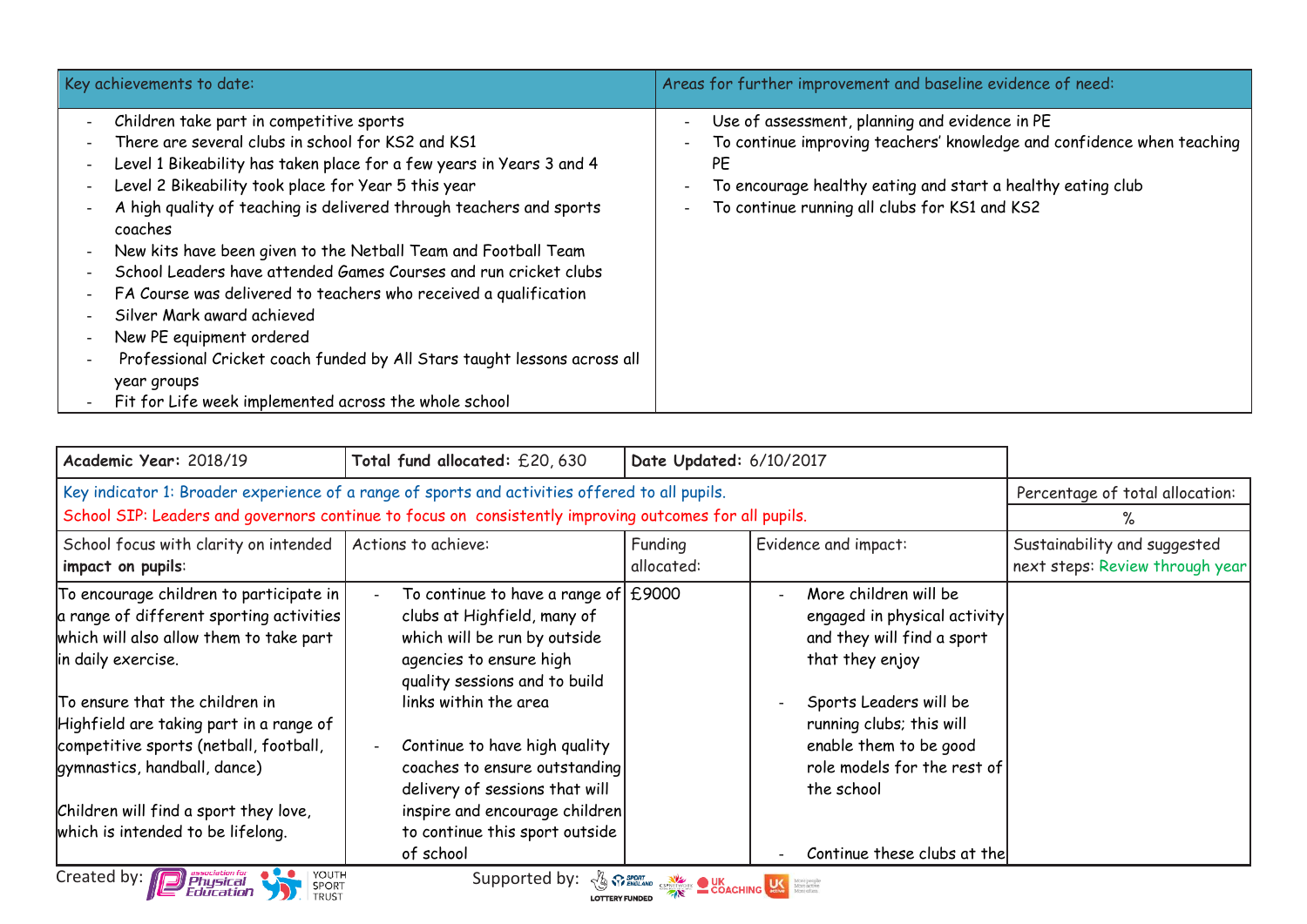|                                                                                                                                                                                                                                                                                                                                |                                                                 |            | school will be:              |                                 |  |  |
|--------------------------------------------------------------------------------------------------------------------------------------------------------------------------------------------------------------------------------------------------------------------------------------------------------------------------------|-----------------------------------------------------------------|------------|------------------------------|---------------------------------|--|--|
|                                                                                                                                                                                                                                                                                                                                | New Sports leaders to be<br>offered Sports leader course        |            | Handball<br>Gymnastics       |                                 |  |  |
|                                                                                                                                                                                                                                                                                                                                | so that they are capable of                                     |            | Judo<br>Zumba                |                                 |  |  |
|                                                                                                                                                                                                                                                                                                                                | running clubs for children to<br>take part in during lunchtimes |            | Football                     |                                 |  |  |
|                                                                                                                                                                                                                                                                                                                                |                                                                 |            | Netball                      |                                 |  |  |
|                                                                                                                                                                                                                                                                                                                                | For Year 4 to complete level 1                                  |            | Cricket                      |                                 |  |  |
|                                                                                                                                                                                                                                                                                                                                | Bikeability and Year 5 to                                       |            | Dance                        |                                 |  |  |
|                                                                                                                                                                                                                                                                                                                                | complete level 2 Bikeability                                    |            | Use the funding to provide   |                                 |  |  |
|                                                                                                                                                                                                                                                                                                                                |                                                                 |            | more clubs                   |                                 |  |  |
|                                                                                                                                                                                                                                                                                                                                |                                                                 |            | The times of these clubs     |                                 |  |  |
|                                                                                                                                                                                                                                                                                                                                |                                                                 |            | will range from before       |                                 |  |  |
|                                                                                                                                                                                                                                                                                                                                |                                                                 |            | school, lunchtime and after  |                                 |  |  |
|                                                                                                                                                                                                                                                                                                                                |                                                                 |            | school so children are not   |                                 |  |  |
|                                                                                                                                                                                                                                                                                                                                |                                                                 |            | restricted on times and will |                                 |  |  |
|                                                                                                                                                                                                                                                                                                                                |                                                                 |            | be run by a professional     |                                 |  |  |
|                                                                                                                                                                                                                                                                                                                                |                                                                 |            | coach                        |                                 |  |  |
|                                                                                                                                                                                                                                                                                                                                |                                                                 |            | Leagues and competitions     |                                 |  |  |
|                                                                                                                                                                                                                                                                                                                                |                                                                 |            | will be entered by Sports    |                                 |  |  |
|                                                                                                                                                                                                                                                                                                                                |                                                                 |            | Coordinator who will run     |                                 |  |  |
|                                                                                                                                                                                                                                                                                                                                |                                                                 |            | these events                 |                                 |  |  |
|                                                                                                                                                                                                                                                                                                                                |                                                                 |            | Children will understand     |                                 |  |  |
|                                                                                                                                                                                                                                                                                                                                |                                                                 |            | that riding a bike counts as |                                 |  |  |
|                                                                                                                                                                                                                                                                                                                                |                                                                 |            | exercise and they will be    |                                 |  |  |
|                                                                                                                                                                                                                                                                                                                                |                                                                 |            | equipped with the            |                                 |  |  |
|                                                                                                                                                                                                                                                                                                                                |                                                                 |            | knowledge on how to do       |                                 |  |  |
|                                                                                                                                                                                                                                                                                                                                |                                                                 |            | this safely                  |                                 |  |  |
| Key indicator 2: The profile of PE and sport being raised across the school and ensure the correct use of assessment, planning                                                                                                                                                                                                 |                                                                 |            |                              | Percentage of total allocation: |  |  |
| and evidence.                                                                                                                                                                                                                                                                                                                  |                                                                 |            |                              | ℅                               |  |  |
| School SIP- To establish a consistent approach narrowing the gaps in the rates of progress for all groups of pupils.                                                                                                                                                                                                           |                                                                 |            |                              |                                 |  |  |
| School focus with clarity on intended                                                                                                                                                                                                                                                                                          | Actions to achieve:                                             | Funding    | Evidence and impact:         | Sustainability and suggested    |  |  |
| impact on pupils:                                                                                                                                                                                                                                                                                                              |                                                                 | allocated: |                              | next steps: Review through year |  |  |
| For teachers to work with Premier                                                                                                                                                                                                                                                                                              | For the whole school (to use                                    | £6,575     | An assessment tool for       |                                 |  |  |
| Created by: <b>D</b> Physical<br>Education<br>YOUTH<br><b>A WEIGLAND CONCRETE DURE DE LA PRODUCTION DE LA PROPERTIE DE LA PRODUCTION DE LA PRODUCTION DE LA PRODUCTION DE LA PRODUCTION DE LA PRODUCTION DE LA PRODUCTION DE LA PRODUCTION DE LA PRODUCTION DE LA PRODUCTION DE LA PROD</b><br>Supported by:<br>SPORT<br>TRUST |                                                                 |            |                              |                                 |  |  |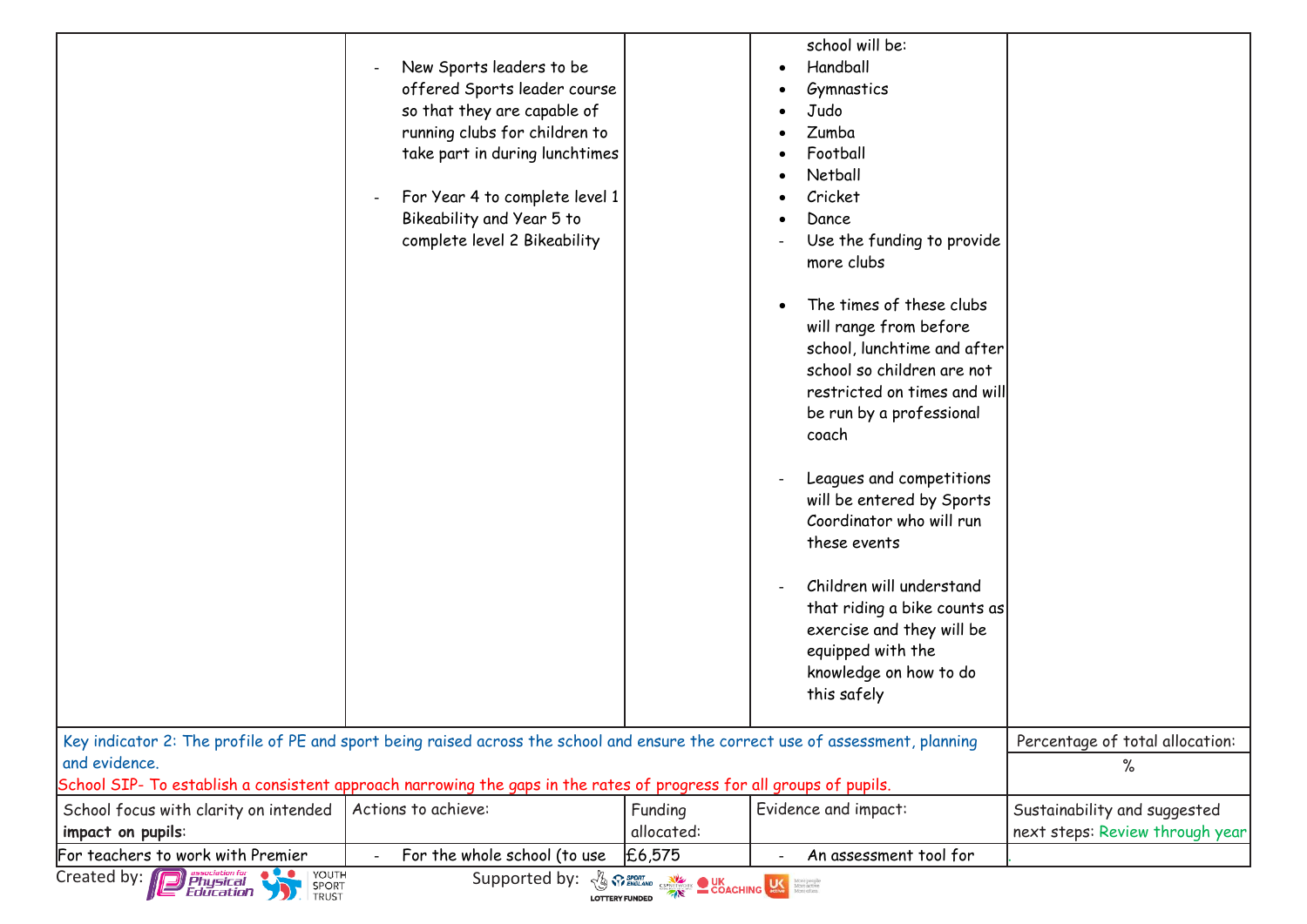| Sports coaches to ensure that lessons   | the Premier Sports             | teachers to fill in any gaps |                            |
|-----------------------------------------|--------------------------------|------------------------------|----------------------------|
| are being planned correctly, that       | assessment/planning tool when  |                              | Next Step: Look into a new |
| children are making sufficient progress | teaching PE to their own class | It will be clear when        | assessment tool.           |
| and that there is evidence for this.    |                                | children are working at      |                            |
|                                         | Teachers will use the Premier  | greater depth for PE and     |                            |
| Teachers need to ensure that they are   | Sports coaches' assessment     | there will be evidence for   |                            |
| moving the learning on in their lessons | when writing reports and when  | this                         |                            |
| and are following the correct scheme    | planning their own lessons     |                              |                            |
| of work inline with Enfield and premier |                                | Plans will be shared to      |                            |
| Sports.                                 | Use this for evidence of PE    | ensure consistency across    |                            |
|                                         | taking place                   | the school                   |                            |



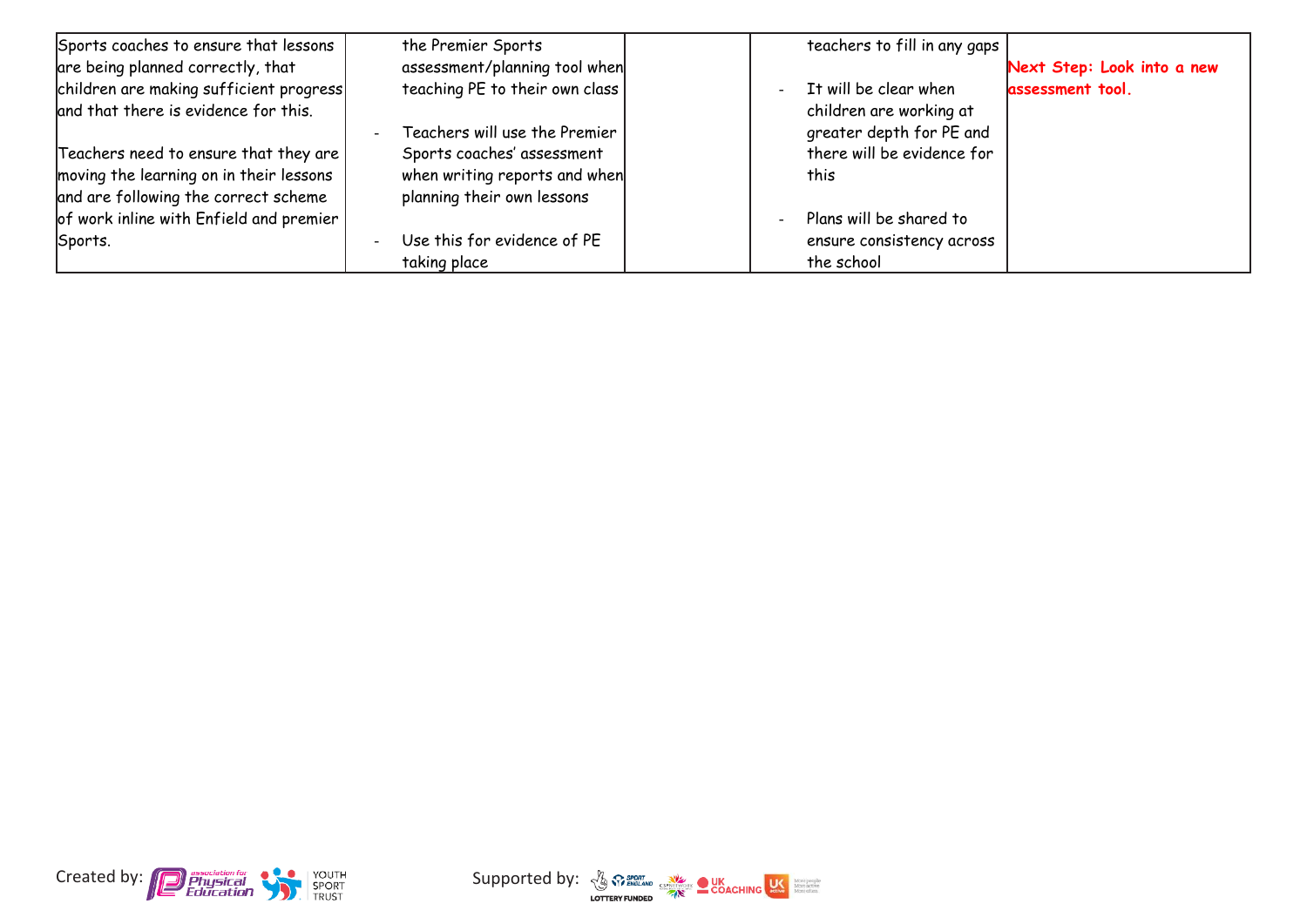| Key indicator 3: Increased confidence, knowledge and skills of all staff in teaching PE and sport.                                                                                                                                                                                  | Percentage of total allocation:                                                                                                                                                                                                                                                                                                                                                                                                                                                                                                            |                                   |                                                                                                                                                                                                                                                                                                                                                                                                                                                                                                  |                                                                 |
|-------------------------------------------------------------------------------------------------------------------------------------------------------------------------------------------------------------------------------------------------------------------------------------|--------------------------------------------------------------------------------------------------------------------------------------------------------------------------------------------------------------------------------------------------------------------------------------------------------------------------------------------------------------------------------------------------------------------------------------------------------------------------------------------------------------------------------------------|-----------------------------------|--------------------------------------------------------------------------------------------------------------------------------------------------------------------------------------------------------------------------------------------------------------------------------------------------------------------------------------------------------------------------------------------------------------------------------------------------------------------------------------------------|-----------------------------------------------------------------|
| School SIP- To continue to focus on improving outcomes for all pupils.                                                                                                                                                                                                              |                                                                                                                                                                                                                                                                                                                                                                                                                                                                                                                                            |                                   |                                                                                                                                                                                                                                                                                                                                                                                                                                                                                                  | ℅                                                               |
| School focus with clarity on intended<br>impact on pupils:                                                                                                                                                                                                                          | Actions to achieve:                                                                                                                                                                                                                                                                                                                                                                                                                                                                                                                        | Funding<br>allocated:             | Evidence and impact:                                                                                                                                                                                                                                                                                                                                                                                                                                                                             | Sustainability and suggested<br>next steps: Review through year |
| To ensure that staff attend training<br>days, INSETS and work along side a<br>coach to support skills and knowledge<br>when teachers are teaching PE. This<br>will ensure teachers are enabling<br>outstanding teaching and learning to<br>take place during all lessons and clubs. | To have an FA coach to<br>$\sim$<br>support teachers for a half<br>term in the summer when<br>teaching PE<br>Using the Enfield PE team,<br>send teachers and TAs on<br>courses to support their<br>knowledge of teaching PE<br>To send Sports Coordinator<br>on PE Leader Courses to<br>ensure she stays up to date<br>with the PE Curriculum<br>To team teach with the<br>Sports Coordinator<br>To ensure teachers are using<br>$\overline{\phantom{a}}$<br>the I can statements so that<br>they know what each subject<br>needs to cover | Including in PS<br>budget- £6,575 | A coach will be attending<br>the school from May half<br>term to the end of the<br>summer to support delivery<br>of PE lessons<br>Teachers will become more<br>confident in teaching PE<br>which will enable them to<br>use more equipment during<br>lessons, especially the wall<br>bars when teaching<br>gymnastics<br>LL will be able to deliver<br>INSETS after attending<br>courses<br>I can statements will be<br>displayed in classrooms and<br>will be used when writing<br>Key Question |                                                                 |
| Created by: <b>Physical</b><br>Education<br>YOUTH<br>SPORT<br>TRUST                                                                                                                                                                                                                 | Supported by: $\frac{y}{y}$ $\frac{y}{y}$ $\frac{y}{y}$ $\frac{y}{y}$ $\frac{y}{y}$ $\frac{y}{y}$ $\frac{y}{y}$ $\frac{y}{y}$ $\frac{y}{y}$ $\frac{y}{y}$ $\frac{y}{y}$ $\frac{y}{y}$ $\frac{y}{y}$ $\frac{y}{y}$ $\frac{y}{y}$ $\frac{y}{y}$ $\frac{y}{y}$ $\frac{y}{y}$ $\frac{y}{y}$ $\frac{y}{y}$ $\frac{y}{y}$                                                                                                                                                                                                                        |                                   |                                                                                                                                                                                                                                                                                                                                                                                                                                                                                                  |                                                                 |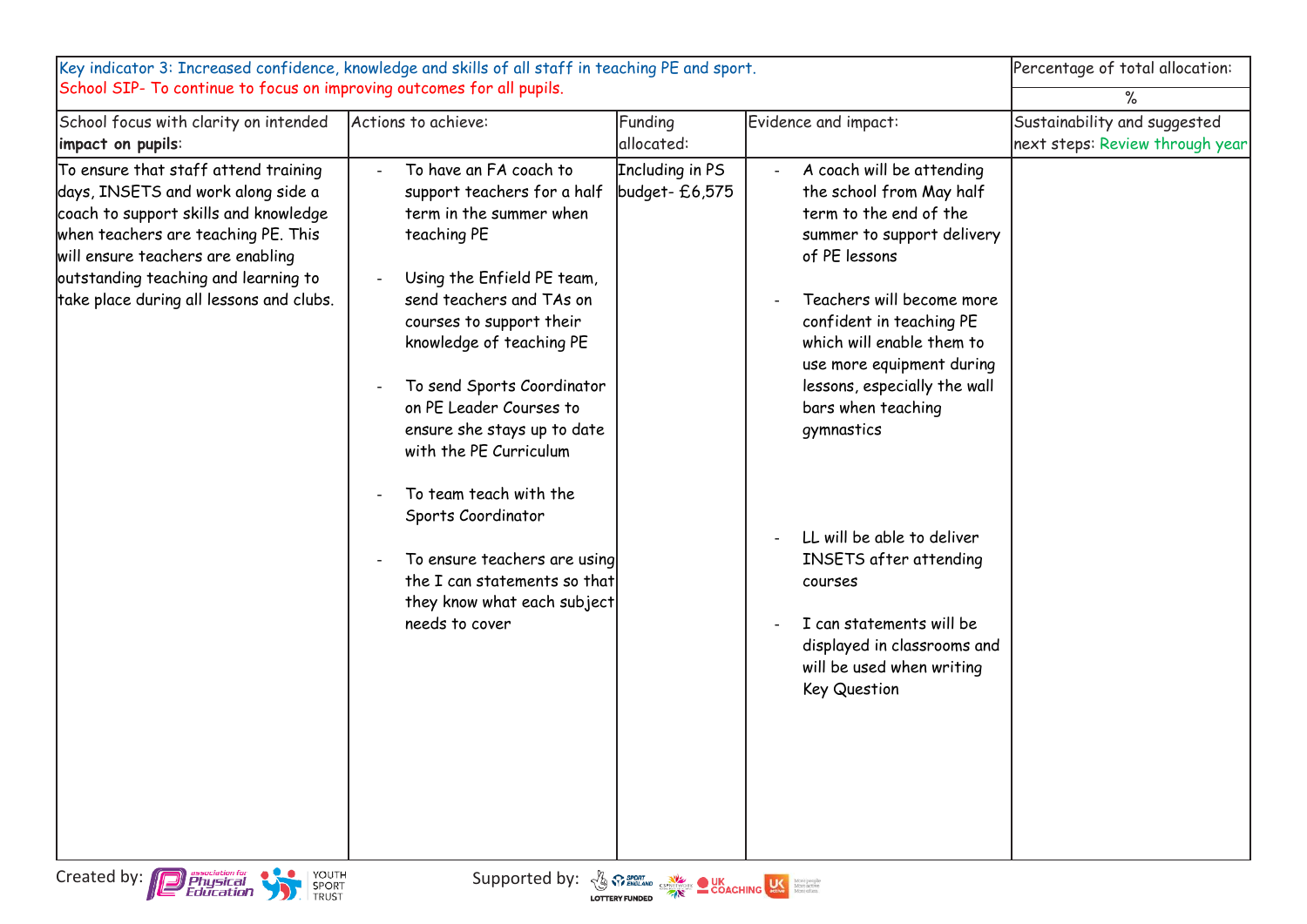| Key indicator 5: To ensure equipment is kept to a suitable standard, replacing what needs to be replaced and ensuring that there is Percentage of total allocation: |                                                                    |                    |                                                    |                                   |
|---------------------------------------------------------------------------------------------------------------------------------------------------------------------|--------------------------------------------------------------------|--------------------|----------------------------------------------------|-----------------------------------|
| enough equipment to run a lesson successfully.                                                                                                                      |                                                                    |                    |                                                    | ℅                                 |
| School SIP- To ensure that children stay safe.                                                                                                                      |                                                                    |                    |                                                    |                                   |
| School SIP- To implement strategies to ensure high quality provision                                                                                                |                                                                    |                    |                                                    |                                   |
| School focus with clarity on intended                                                                                                                               | Actions to achieve:                                                | Funding            | Evidence and impact:                               | Sustainability and suggested      |
| impact on pupils:                                                                                                                                                   |                                                                    | allocated:         |                                                    | next steps: Review through year   |
| Safety check equipment to ensure                                                                                                                                    | Ensure equipment in PE shed $E2,417$ -                             |                    | PE shed will have correct                          |                                   |
| pupils safety.                                                                                                                                                      | is stored correctly and that equipment                             |                    | labels for all equipment to                        | Next Step: Order new goals for    |
|                                                                                                                                                                     | it can be found easily                                             |                    | make access easier for all                         | 5 a side and some handball goals. |
| A range of equipment needs to be in<br>school to ensure that children have                                                                                          |                                                                    |                    |                                                    | New shed is needed to store       |
| access to what they need when taking                                                                                                                                | Replenish equipment,                                               | $£500$ - for lines | It will be clear during clubs                      | more equipment.                   |
| part in specific sport.                                                                                                                                             | including new 5 a side goals                                       |                    | and lessons that correct                           |                                   |
|                                                                                                                                                                     |                                                                    |                    | equipment is being used and                        |                                   |
|                                                                                                                                                                     | Complete Safety Check in                                           |                    | that there is enough                               |                                   |
|                                                                                                                                                                     | July                                                               |                    | equipment for the amount of<br>pupils that need it |                                   |
|                                                                                                                                                                     | Lines on field for Sports                                          |                    |                                                    |                                   |
|                                                                                                                                                                     | Day (keep £500 in budget                                           |                    | Having new 5 a side goals                          |                                   |
|                                                                                                                                                                     | for this)                                                          |                    | will enable us to have                             |                                   |
|                                                                                                                                                                     |                                                                    |                    | competitive football                               |                                   |
|                                                                                                                                                                     |                                                                    |                    | matches held here                                  |                                   |
|                                                                                                                                                                     |                                                                    |                    | A health and Safety                                |                                   |
|                                                                                                                                                                     |                                                                    |                    | certificate will be awarded                        |                                   |
|                                                                                                                                                                     |                                                                    |                    | to show that equipment in                          |                                   |
|                                                                                                                                                                     |                                                                    |                    | hall is safe to use                                |                                   |
| Key indicator 4: To inspire and encourage children of all ages to take part in sport as well as encourage parents to support their<br>child in their chosen sport.  |                                                                    |                    |                                                    | Percentage of total allocation:   |
| School SIP- To build self-confidence and resilience in vulnerable groups such as disadvantaged.                                                                     |                                                                    |                    |                                                    | ℅                                 |
| School SIP- To promote mental health and well being of the children Highfield.                                                                                      |                                                                    |                    |                                                    |                                   |
| School focus with clarity on intended                                                                                                                               | Actions to achieve:                                                | Funding            | Evidence and impact:                               | Sustainability and suggested      |
| impact on pupils:                                                                                                                                                   |                                                                    | allocated:         |                                                    | next steps: Review through year   |
| Additional achievements:                                                                                                                                            | Invite GB athletes during                                          | E2,138             | GB athletes will attend                            |                                   |
|                                                                                                                                                                     | Children in Need week to                                           |                    | during Children in Need                            |                                   |
| To encourage and inspire children                                                                                                                                   | encourage children to follow                                       |                    | week and there will be a                           |                                   |
| through clubs and visitors to take part                                                                                                                             | their ambitions with sport                                         |                    | timetable in which each                            |                                   |
| Created by: Engineer Physical Sport<br>YOUTH<br>SPORT                                                                                                               | Supported by: $\sqrt[n]{\frac{1}{N}} \overbrace{N}^{\text{sport}}$ |                    |                                                    |                                   |